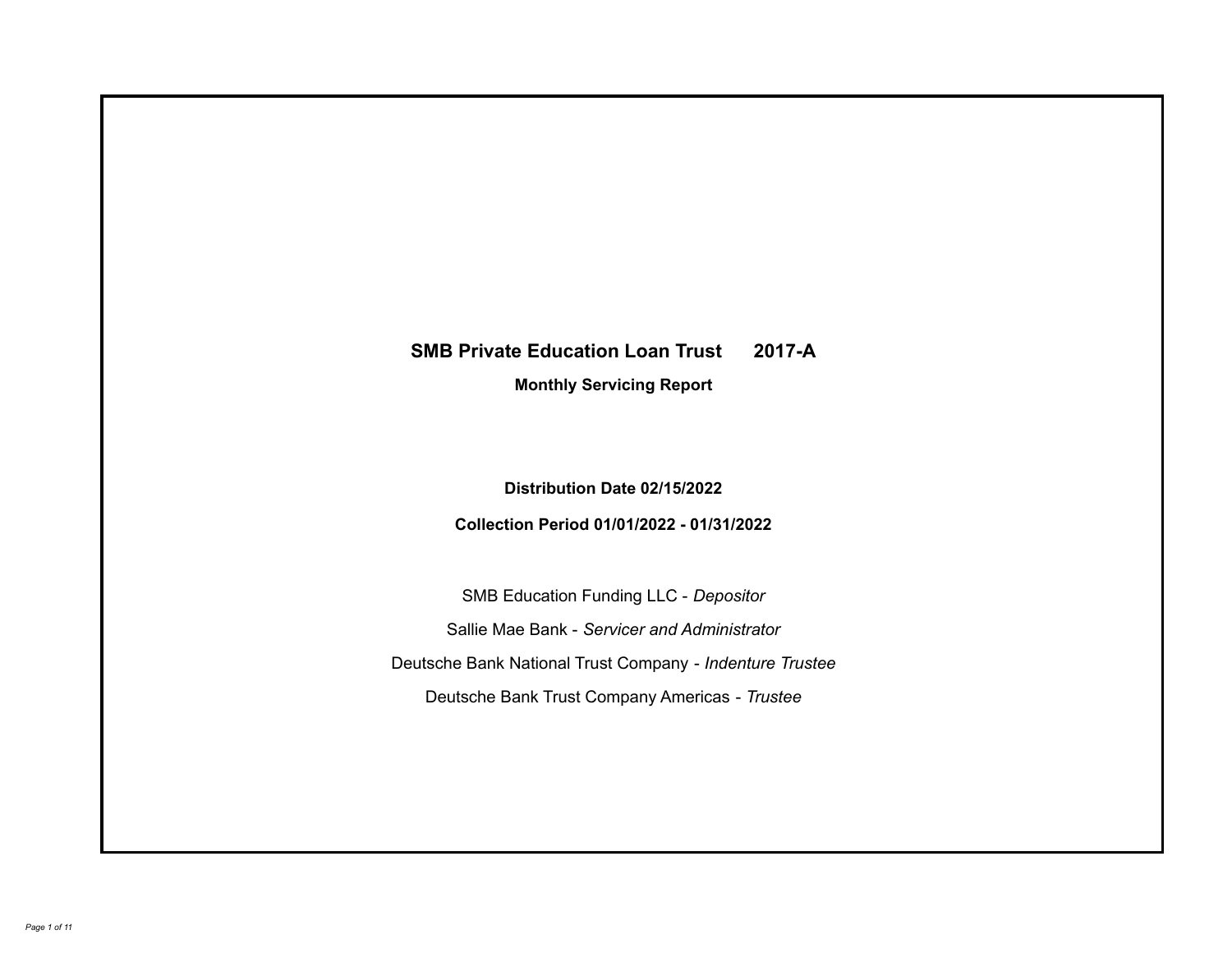A

| А | <b>Student Loan Portfolio Characteristics</b>                  |                   | <b>Settlement Date</b><br>02/08/2017 | 12/31/2021            | 01/31/2022            |
|---|----------------------------------------------------------------|-------------------|--------------------------------------|-----------------------|-----------------------|
|   | <b>Principal Balance</b>                                       |                   | \$806,367,084.33                     | \$338,802,254.45      | \$331,906,269.03      |
|   | Interest to be Capitalized Balance                             |                   | 46,940,641.95                        | 10,189,778.52         | 9,729,052.69          |
|   | Pool Balance                                                   |                   | \$853,307,726.28                     | \$348,992,032.97      | \$341,635,321.72      |
|   |                                                                |                   |                                      |                       |                       |
|   | Weighted Average Coupon (WAC)                                  |                   | 8.52%                                | 7.74%                 | 7.76%                 |
|   | Weighted Average Remaining Term                                |                   | 130.20                               | 124.28                | 124.15                |
|   | Number of Loans                                                |                   | 76,140                               | 32,849                | 32,223                |
|   | Number of Borrowers                                            |                   | 72,943                               | 31,325                | 30,723                |
|   | Pool Factor<br>Since Issued Total Constant Prepayment Rate (1) |                   |                                      | 0.408987312<br>10.51% | 0.400365907<br>10.52% |
| B | <b>Debt Securities</b>                                         | <b>Cusip/Isin</b> | 01/18/2022                           |                       | 02/15/2022            |
|   |                                                                |                   |                                      |                       |                       |
|   | A <sub>2</sub> A                                               | 78448WAB1         | \$97,147,211.54                      |                       | \$94,572,362.60       |
|   | A <sub>2</sub> B                                               | 78448WAC9         | \$97,147,211.54                      |                       | \$94,572,362.60       |
|   | В                                                              | 78448WAD7         | \$50,000,000.00                      |                       | \$50,000,000.00       |
| C | <b>Certificates</b>                                            | <b>Cusip/Isin</b> | 01/18/2022                           |                       | 02/15/2022            |
|   | Residual                                                       | 78448W105         | \$100,000.00                         |                       | \$100,000.00          |
|   |                                                                |                   |                                      |                       |                       |
| D | <b>Account Balances</b>                                        |                   | 01/18/2022                           |                       | 02/15/2022            |
|   | Reserve Account Balance                                        |                   | \$2,161,726.00                       |                       | \$2,161,726.00        |
|   |                                                                |                   |                                      |                       |                       |
| E | <b>Asset / Liability</b>                                       |                   | 01/18/2022                           |                       | 02/15/2022            |
|   | Overcollateralization Percentage                               |                   | 30.00%                               |                       | 30.00%                |
|   | Specified Overcollateralization Amount                         |                   | \$104,697,609.89                     |                       | \$102,490,596.52      |

(1) For additional information, see 'Since Issued CPR Methodology' found in section VIII of this report .

Actual Overcollateralization Amount \$104,697,609.89

\$102,490,596.52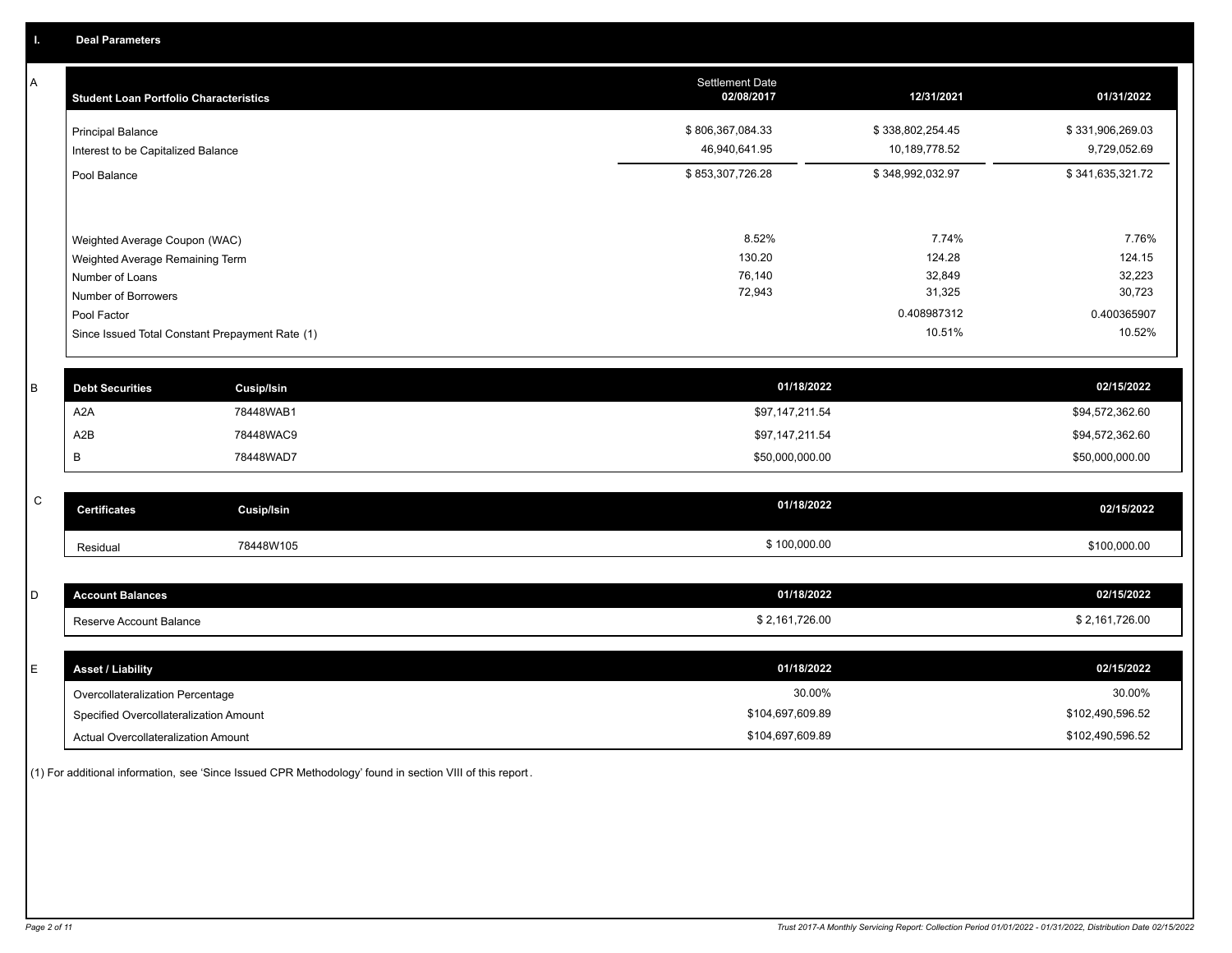## **II. 2017-A Trust Activity 01/01/2022 through 01/31/2022**

## **Total Principal Receipts \$ 7,021,095.06**  Other Principal Deposits 94,910.69 Servicer Principal Reimbursement 0.00 Seller Principal Reimbursement 0.00 Borrower Principal 6,926,184.37 A **Student Loan Principal Receipts**

## B **Student Loan Interest Receipts**

| <b>Total Interest Receipts</b>  | \$1,940,634.08 |
|---------------------------------|----------------|
| Other Interest Deposits         | 268.33         |
| Servicer Interest Reimbursement | 0.00           |
| Seller Interest Reimbursement   | 0.00           |
| <b>Borrower Interest</b>        | 1,940,365.75   |

| С       | <b>Recoveries on Realized Losses</b>                             | \$124,774.25   |
|---------|------------------------------------------------------------------|----------------|
| D       | <b>Investment Income</b>                                         | \$226.19       |
| E.      | <b>Funds Borrowed from Next Collection Period</b>                | \$0.00         |
| F.      | Funds Repaid from Prior Collection Period                        | \$0.00         |
| G       | Loan Sale or Purchase Proceeds                                   | \$0.00         |
| H       | <b>Initial Deposits to Distribution Account</b>                  | \$0.00         |
|         | <b>Excess Transferred from Other Accounts</b>                    | \$0.00         |
| J       | <b>Borrower Benefit Reimbursements</b>                           | \$0.00         |
| Κ       | <b>Other Deposits</b>                                            | \$0.00         |
|         | <b>Other Fees Collected</b>                                      | \$0.00         |
| м       | <b>AVAILABLE FUNDS</b>                                           | \$9,086,729.58 |
| N       | Non-Cash Principal Activity During Collection Period             | \$125,109.64   |
| $\circ$ | Aggregate Purchased Amounts by the Depositor, Servicer or Seller | \$95,179.02    |
| P       | Aggregate Loan Substitutions                                     | \$0.00         |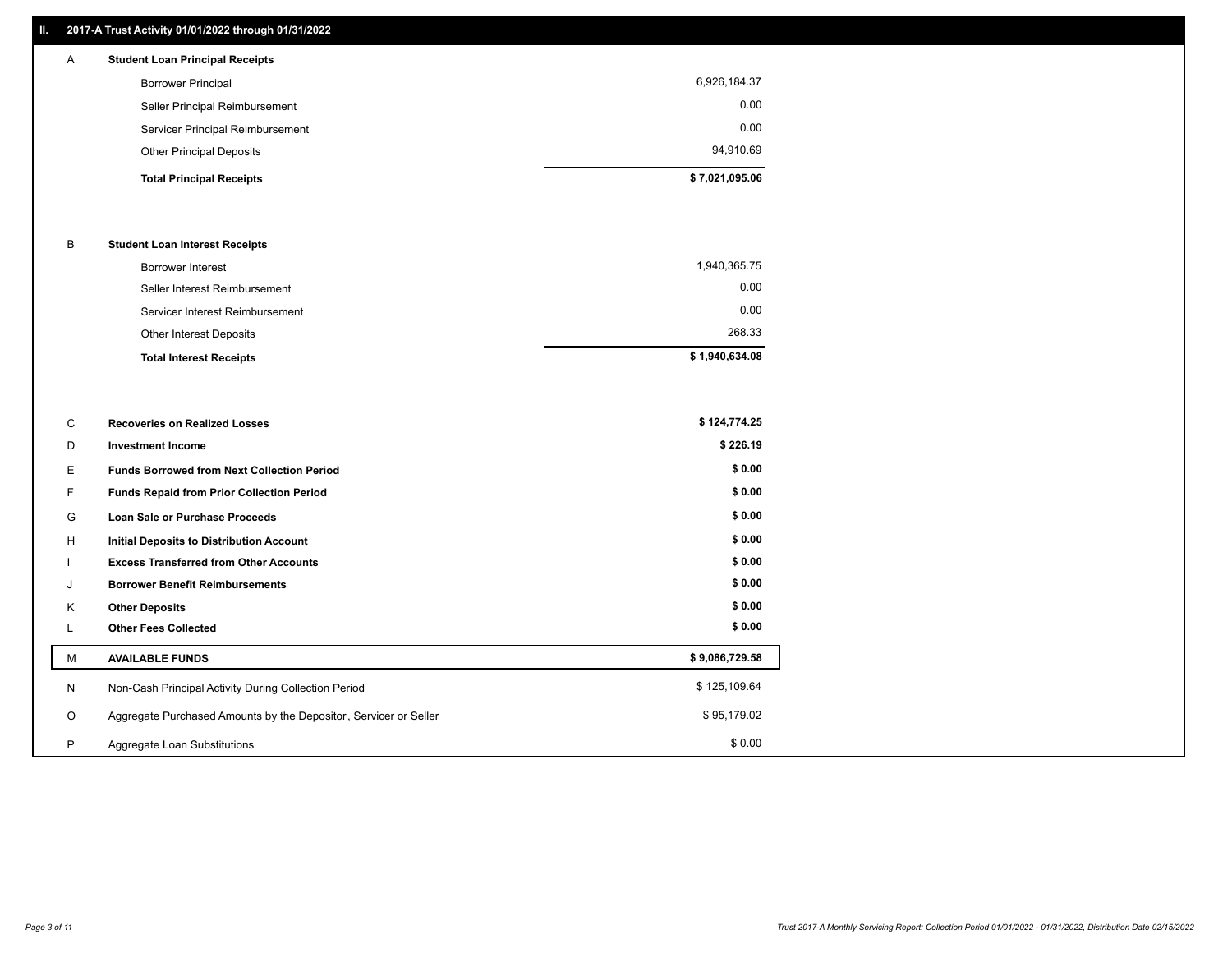|                   | <b>Loans by Repayment Status</b> |                          |            |                                                           |                |                            |                          |         |                                                           |                |                            |
|-------------------|----------------------------------|--------------------------|------------|-----------------------------------------------------------|----------------|----------------------------|--------------------------|---------|-----------------------------------------------------------|----------------|----------------------------|
|                   |                                  |                          | 01/31/2022 |                                                           |                |                            | 12/31/2021               |         |                                                           |                |                            |
|                   |                                  | <b>Wtd Avg</b><br>Coupon | # Loans    | Principal and<br><b>Interest Accrued</b><br>to Capitalize | % of Principal | % of Loans in<br>Repay (1) | <b>Wtd Avg</b><br>Coupon | # Loans | Principal and<br><b>Interest Accrued</b><br>to Capitalize | % of Principal | % of Loans in<br>Repay (1) |
| INTERIM:          | IN SCHOOL                        | 8.85%                    | 451        | \$6,923,218.08                                            | 2.026%         | $-$ %                      | 8.80%                    | 499     | \$7,559,743.22                                            | 2.166%         | $-$ %                      |
|                   | GRACE                            | 8.75%                    | 177        | \$2,735,385.30                                            | 0.801%         | $-$ %                      | 8.80%                    | 158     | \$2,582,184.88                                            | 0.740%         | $-$ %                      |
|                   | <b>DEFERMENT</b>                 | 8.64%                    | 2,182      | \$29,722,000.41                                           | 8.700%         | $-$ %                      | 8.62%                    | 2,320   | \$31,320,910.38                                           | 8.975%         | $-$ %                      |
| <b>REPAYMENT:</b> | <b>CURRENT</b>                   | 7.61%                    | 27,912     | \$282,343,902.30                                          | 82.645%        | 93.413%                    | 7.58%                    | 28,405  | \$287,580,779.21                                          | 82.403%        | 93.513%                    |
|                   | 30-59 DAYS DELINQUENT            | 8.07%                    | 593        | \$7,661,399.27                                            | 2.243%         | 2.535%                     | 8.33%                    | 585     | \$7,726,534.93                                            | 2.214%         | 2.512%                     |
|                   | 60-89 DAYS DELINQUENT            | 8.30%                    | 307        | \$4,116,677.23                                            | 1.205%         | 1.362%                     | 8.12%                    | 257     | \$3,687,757.81                                            | 1.057%         | 1.199%                     |
|                   | 90+ DAYS DELINQUENT              | 8.20%                    | 217        | \$3,416,058.01                                            | 1.000%         | 1.130%                     | 7.91%                    | 194     | \$2,959,357.47                                            | 0.848%         | 0.962%                     |
|                   | <b>FORBEARANCE</b>               | 7.37%                    | 384        | \$4,716,681.12                                            | 1.381%         | 1.560%                     | 7.50%                    | 431     | \$5,574,765.07                                            | 1.597%         | 1.813%                     |
| <b>TOTAL</b>      |                                  |                          | 32,223     | \$341,635,321.72                                          | 100.00%        | 100.00%                    |                          | 32,849  | \$348,992,032.97                                          | 100.00%        | 100.00%                    |

Percentages may not total 100% due to rounding \*

1 Loans classified in "Repayment" include any loan for which interim interest only, \$25 fixed payments or full principal and interest payments are due.

| <b>Loans by Borrower Status</b> |                                                                                                                                                                              |                          |         |                                                           |                |                                |                          |         |                                                                  |                |                                |
|---------------------------------|------------------------------------------------------------------------------------------------------------------------------------------------------------------------------|--------------------------|---------|-----------------------------------------------------------|----------------|--------------------------------|--------------------------|---------|------------------------------------------------------------------|----------------|--------------------------------|
|                                 |                                                                                                                                                                              |                          |         | 01/31/2022                                                |                |                                |                          |         | 12/31/2021                                                       |                |                                |
|                                 |                                                                                                                                                                              | <b>Wtd Avg</b><br>Coupon | # Loans | Principal and<br><b>Interest Accrued</b><br>to Capitalize | % of Principal | % of Loans in<br>P&I Repay (2) | <b>Wtd Avg</b><br>Coupon | # Loans | <b>Principal and</b><br><b>Interest Accrued</b><br>to Capitalize | % of Principal | % of Loans in<br>P&I Repay (2) |
| INTERIM:                        | IN SCHOOL                                                                                                                                                                    | 8.48%                    | 868     | \$12,951,240.23                                           | 3.791%         | $-$ %                          | 8.45%                    | 951     | \$13,958,992.18                                                  | 4.000%         | $-$ %                          |
|                                 | <b>GRACE</b>                                                                                                                                                                 | 8.41%                    | 321     | \$4,557,870.53                                            | 1.334%         | $-$ %                          | 8.35%                    | 291     | \$4,405,459.40                                                   | 1.262%         | $-$ %                          |
|                                 | <b>DEFERMENT</b>                                                                                                                                                             | 8.28%                    | 3,965   | \$51,077,320.21                                           | 14.951%        | $-$ %                          | 8.24%                    | 4,206   | \$53,970,954.60                                                  | 15.465%        | $-$ %                          |
| P&I REPAYMENT:                  | <b>CURRENT</b>                                                                                                                                                               | 7.59%                    | 25,601  | \$253,523,083.61                                          | 74.209%        | 92.849%                        | 7.56%                    | 25,970  | \$257,235,247.88                                                 | 73.708%        | 92.980%                        |
|                                 | 30-59 DAYS DELINQUENT                                                                                                                                                        | 8.07%                    | 578     | \$7,577,899.55                                            | 2.218%         | 2.775%                         | 8.31%                    | 559     | \$7,396,616.99                                                   | 2.119%         | 2.674%                         |
|                                 | 60-89 DAYS DELINQUENT                                                                                                                                                        | 8.30%                    | 294     | \$3,938,967.76                                            | 1.153%         | 1.443%                         | 8.11%                    | 250     | \$3,529,532.79                                                   | 1.011%         | 1.276%                         |
|                                 | 90+ DAYS DELINQUENT                                                                                                                                                          | 8.22%                    | 212     | \$3,292,258.71                                            | 0.964%         | 1.206%                         | 7.91%                    | 191     | \$2,920,464.06                                                   | 0.837%         | 1.056%                         |
|                                 | FORBEARANCE                                                                                                                                                                  | 7.37%                    | 384     | \$4,716,681.12                                            | 1.381%         | 1.727%                         | 7.50%                    | 431     | \$5,574,765.07                                                   | 1.597%         | 2.015%                         |
| <b>TOTAL</b><br>$\star$<br>2    | Percentages may not total 100% due to rounding<br>Loans classified in "P&I Repayment" includes only those loans for which scheduled principal and interest payments are due. |                          | 32,223  | \$341,635,321.72                                          | 100.00%        | 100.00%                        |                          | 32,849  | \$348,992,032.97                                                 | 100.00%        | 100.00%                        |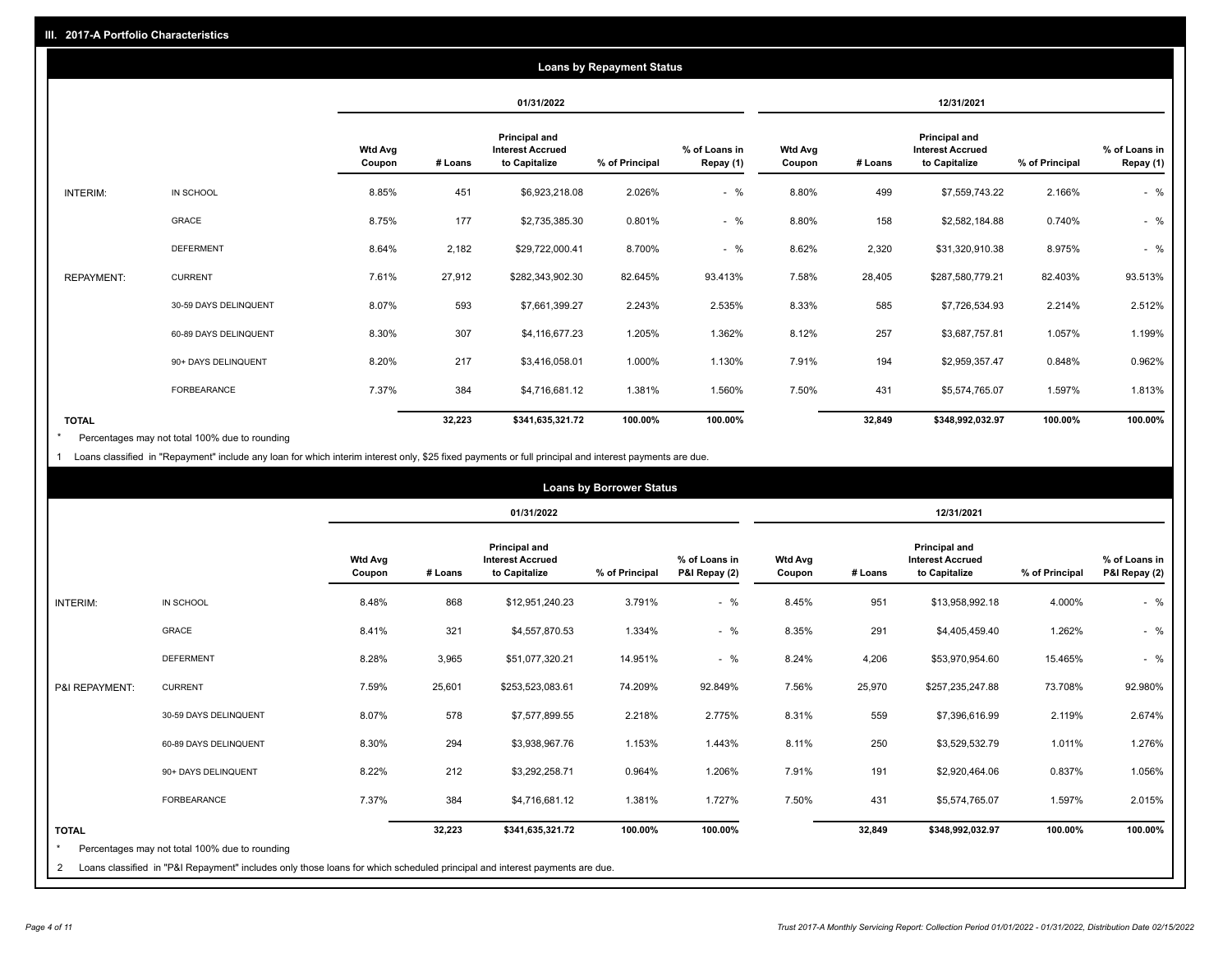|                                                                                        | 1/31/2022        | 12/31/2021       |
|----------------------------------------------------------------------------------------|------------------|------------------|
| Pool Balance                                                                           | \$341,635,321.72 | \$348,992,032.97 |
| Total # Loans                                                                          | 32,223           | 32,849           |
| Total # Borrowers                                                                      | 30,723           | 31,325           |
| Weighted Average Coupon                                                                | 7.76%            | 7.74%            |
| Weighted Average Remaining Term                                                        | 124.15           | 124.28           |
| Percent of Pool - Cosigned                                                             | 93.2%            | 93.2%            |
| Percent of Pool - Non Cosigned                                                         | 6.8%             | 6.8%             |
| Borrower Interest Accrued for Period                                                   | \$2,200,127.70   | \$2,237,725.35   |
| Outstanding Borrower Interest Accrued                                                  | \$13,120,508.13  | \$13,667,846.67  |
| Gross Principal Realized Loss - Periodic *                                             | \$632,637.46     | \$765,216.26     |
| Gross Principal Realized Loss - Cumulative *                                           | \$37,880,956.32  | \$37,248,318.86  |
| Recoveries on Realized Losses - Periodic                                               | \$124,774.25     | \$104,272.91     |
| Recoveries on Realized Losses - Cumulative                                             | \$5,513,902.17   | \$5,389,127.92   |
| Net Losses - Periodic                                                                  | \$507,863.21     | \$660,943.35     |
| Net Losses - Cumulative                                                                | \$32,367,054.15  | \$31,859,190.94  |
| Non-Cash Principal Activity - Capitalized Interest                                     | \$760,223.88     | \$1,116,022.61   |
| Since Issued Total Constant Prepayment Rate (CPR) (1)                                  | 10.52%           | 10.51%           |
| <b>Loan Substitutions</b>                                                              | \$0.00           | \$0.00           |
| <b>Cumulative Loan Substitutions</b>                                                   | \$0.00           | \$0.00           |
| <b>Unpaid Servicing Fees</b>                                                           | \$0.00           | \$0.00           |
| <b>Unpaid Administration Fees</b>                                                      | \$0.00           | \$0.00           |
| <b>Unpaid Carryover Servicing Fees</b>                                                 | \$0.00           | \$0.00           |
| Note Interest Shortfall                                                                | \$0.00           | \$0.00           |
| Loans in Modification                                                                  | \$29,403,680.37  | \$30,915,957.59  |
| % of Loans in Modification as a % of Loans in Repayment (P&I)                          | 10.96%           | 11.41%           |
| % Annualized Gross Principal Realized Loss - Periodic as a %                           |                  |                  |
| of Loans in Repayment (P&I) * 12                                                       | 2.83%            | 3.39%            |
| % Gross Principal Realized Loss - Cumulative as a % of<br><b>Original Pool Balance</b> | 4.44%            | 4.37%            |

\* In accordance with the Servicer's current policies and procedures, after September 1, 2017 loans subject to bankruptcy claims generally will not be reported as a charged- off unless and until they are delinquent for 120

(1) For additional information, see 'Since Issued CPR Methodology' found in section VIII of this report .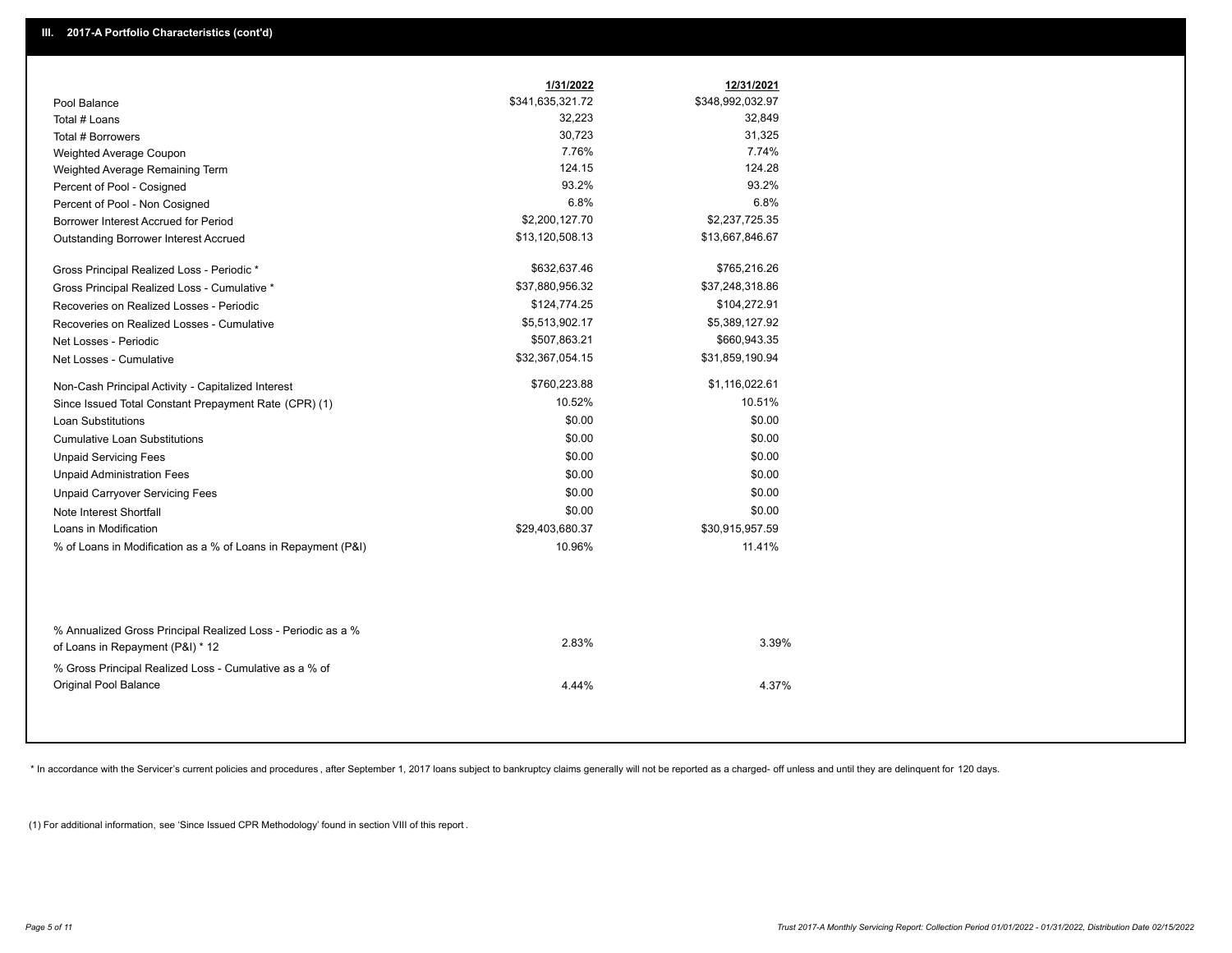#### **Loan Program**  A

|                                    | Weighted<br>Average | # LOANS  | <b>\$ AMOUNT</b> | $%$ *    |
|------------------------------------|---------------------|----------|------------------|----------|
| - Smart Option Interest-Only Loans | 6.66%               | 6,504    | \$44,749,491.25  | 13.099%  |
| - Smart Option Fixed Pay Loans     | 7.75%               | 8,518    | \$107,686,310.43 | 31.521%  |
| - Smart Option Deferred Loans      | 8.02%               | 17.201   | \$189,199,520.04 | 55.381%  |
| - Other Loan Programs              | $0.00\%$            | $\Omega$ | \$0.00           | 0.000%   |
| <b>Total</b>                       | 7.76%               | 32,223   | \$341,635,321.72 | 100.000% |

\* Percentages may not total 100% due to rounding

B

C

**Index Type**

|                       | Weighted<br>Average | # LOANS | <b>\$ AMOUNT</b> | $%$ *    |
|-----------------------|---------------------|---------|------------------|----------|
| - Fixed Rate Loans    | 7.93%               | 6,797   | \$86,066,749.47  | 25.193%  |
| - LIBOR Indexed Loans | 7.70%               | 25,426  | \$255,568,572.25 | 74.807%  |
| - Other Index Rates   | $0.00\%$            | 0       | \$0.00           | 0.000%   |
| Total                 | 7.76%               | 32,223  | \$341,635,321.72 | 100.000% |

\* Percentages may not total 100% due to rounding

## **Weighted Average Recent FICO**

| (2)<br>Wtd Avg Recent FICO Band                                                                                                                                             | # LOANS | <b>\$ AMOUNT</b> | $\frac{9}{6}$ * |
|-----------------------------------------------------------------------------------------------------------------------------------------------------------------------------|---------|------------------|-----------------|
| $0 - 639$                                                                                                                                                                   | 1,962   | \$22,610,134.61  | 6.618%          |
| 640 - 669                                                                                                                                                                   | 2,023   | \$23,406,868.40  | 6.851%          |
| 670 - 699                                                                                                                                                                   | 3,342   | \$37,540,913.20  | 10.989%         |
| 700 - 739                                                                                                                                                                   | 6,867   | \$76,473,828.90  | 22.385%         |
| $740 +$                                                                                                                                                                     | 18,026  | \$181,583,356.65 | 53.151%         |
| N/A <sup>(1)</sup>                                                                                                                                                          | 3       | \$20,219.96      | 0.006%          |
| <b>Total</b>                                                                                                                                                                | 32,223  | \$341,635,321.72 | 100.000%        |
| * Percentages may not total 100% due to rounding<br>1 Includes trust private education loans where recent FICO is unavailable or obtaining recent FICO is prohibited by law |         |                  |                 |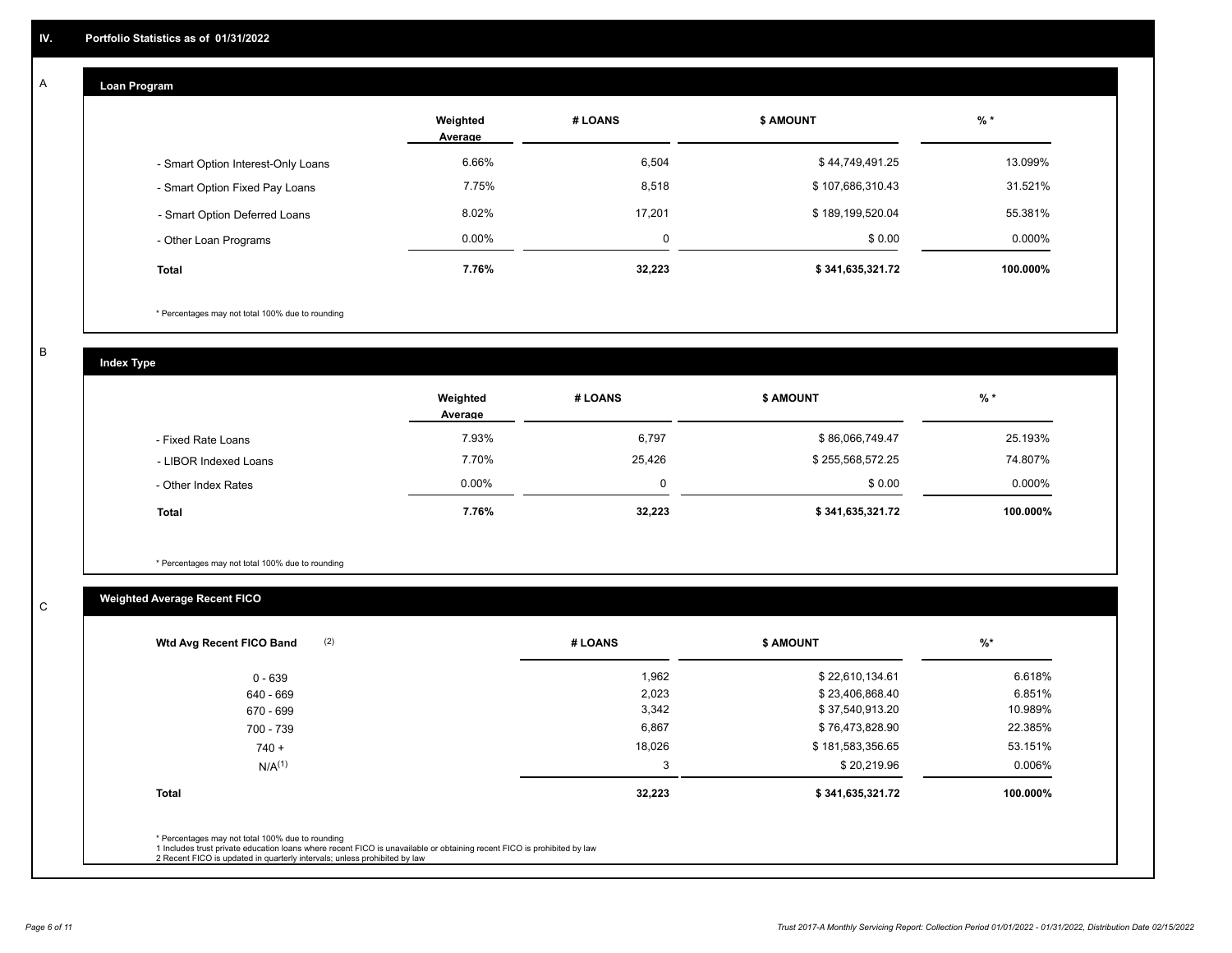| V. | 2017-A Reserve Account, Principal Distribution, and R-2 Certificate Calculations                                                                                                                                          |                  |  |
|----|---------------------------------------------------------------------------------------------------------------------------------------------------------------------------------------------------------------------------|------------------|--|
| А. | <b>Reserve Account</b>                                                                                                                                                                                                    |                  |  |
|    | Specified Reserve Account Balance                                                                                                                                                                                         | \$2,161,726.00   |  |
|    | Actual Reserve Account Balance                                                                                                                                                                                            | \$2,161,726.00   |  |
| В. | <b>Principal Distribution Amount</b>                                                                                                                                                                                      |                  |  |
|    | Class A Notes Outstanding<br>i.                                                                                                                                                                                           | \$194,294,423.08 |  |
|    | Pool Balance<br>ii.                                                                                                                                                                                                       | \$341,635,321.72 |  |
|    | First Priority Principal Distribution Amount (i - ii)<br>iii.                                                                                                                                                             | \$0.00           |  |
|    | Class A and B Notes Outstanding<br>iv.                                                                                                                                                                                    | \$244,294,423.08 |  |
|    | First Priority Principal Distribution Amount<br>۷.                                                                                                                                                                        | \$0.00           |  |
|    | Pool Balance<br>vi.                                                                                                                                                                                                       | \$341,635,321.72 |  |
|    | Specified Overcollateralization Amount<br>vii.                                                                                                                                                                            | \$102,490,596.52 |  |
|    | Regular Principal Distribution Amount (if (iv > 0, (iv - v) - (vi - vii))<br>viii.                                                                                                                                        | \$5,149,697.88   |  |
|    | Pool Balance<br>ix.                                                                                                                                                                                                       | \$341,635,321.72 |  |
|    | 10% of Initial Pool Balance<br>х.                                                                                                                                                                                         | \$85,330,772.63  |  |
|    | First Priority Principal Distribution Amount<br>xi.                                                                                                                                                                       | \$0.00           |  |
|    | Regular Principal Distribution Amount<br>xii.                                                                                                                                                                             | \$5,149,697.88   |  |
|    | Available Funds (after payment of waterfall items A through I)<br>xiii.                                                                                                                                                   | \$3,241,921.15   |  |
|    | xiv. Additional Principal Distribution Amount (if(vi <= x,min(xiii, vi - xi - xii)))                                                                                                                                      | \$0.00           |  |
| C. | R-2 Certificate                                                                                                                                                                                                           |                  |  |
|    | <b>Previous Notional Balance</b>                                                                                                                                                                                          | \$52,541,061.00  |  |
|    | Shortfall of Principal                                                                                                                                                                                                    | \$0.00           |  |
|    | Shortfall of Interest                                                                                                                                                                                                     | \$0.00           |  |
|    | <b>Current Notional Balance</b>                                                                                                                                                                                           | \$52,541,061.00  |  |
|    | Excess Distribution Allocated (1)                                                                                                                                                                                         | \$902,858.45     |  |
| D. | R-3 Certificate                                                                                                                                                                                                           |                  |  |
|    | <b>Previous Notional Balance</b>                                                                                                                                                                                          | \$5,986,181.14   |  |
|    | Remaining Principal Collections (2)                                                                                                                                                                                       | \$0.00           |  |
|    | <b>Current Notional Balance</b>                                                                                                                                                                                           | \$5,353,543.68   |  |
|    | 1. Until the notional amount of the R-2 Certificate is reduced to zero and if there is excess cash through the distribution available it will be distributed to the R-2 Certificate, otherwise the<br>amount will be zero |                  |  |

amount will be zero<br>2. Payments will be made after the principal balance of each class of notes has been reduced to zero and the pool balance is less than or equal to the principal balance of the R-3 **Certificate**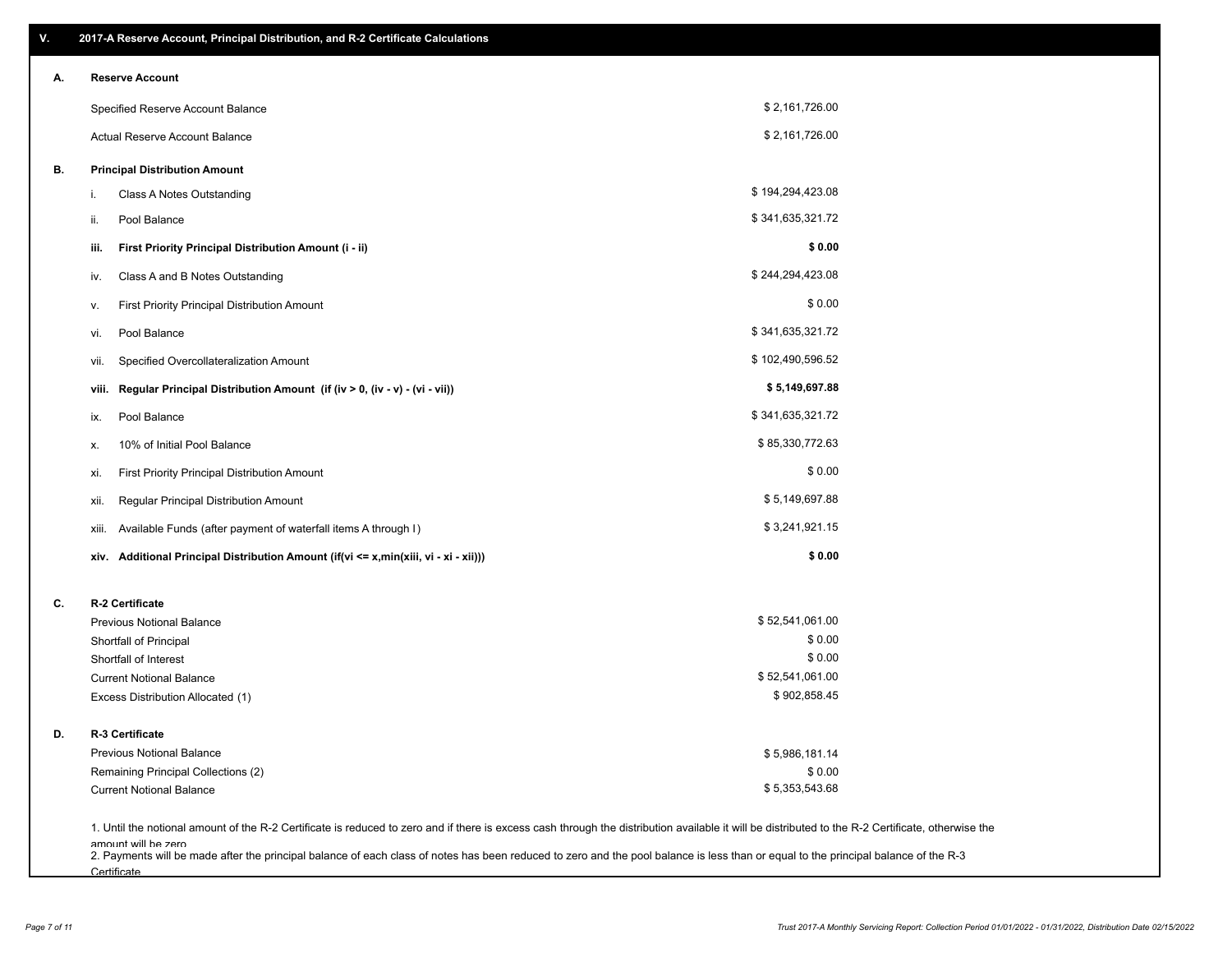|                                                         | Paid           | <b>Funds Balance</b> |
|---------------------------------------------------------|----------------|----------------------|
| <b>Total Available Funds</b>                            |                | \$9,086,729.58       |
| <b>Trustee Fees</b><br>A                                | \$0.00         | \$9,086,729.58       |
| В<br><b>Servicing Fees</b>                              | \$226,156.70   | \$8,860,572.88       |
| C<br>i. Administration Fees                             | \$8,333.00     | \$8,852,239.88       |
| ii. Unreimbursed Administrator Advances plus any Unpaid | \$5,600.00     | \$8,846,639.88       |
| Class A Noteholders Interest Distribution Amount<br>D   | \$309,187.52   | \$8,537,452.36       |
| Е<br><b>First Priority Principal Payment</b>            | \$0.00         | \$8,537,452.36       |
| Class B Noteholders Interest Distribution Amount<br>F.  | \$145,833.33   | \$8,391,619.03       |
| G<br><b>Reinstatement Reserve Account</b>               | \$0.00         | \$8,391,619.03       |
| H<br>Regular Principal Distribution                     | \$5,149,697.88 | \$3,241,921.15       |
| <b>Carryover Servicing Fees</b>                         | \$0.00         | \$3,241,921.15       |
| Additional Principal Distribution Amount<br>J           | \$0.00         | \$3,241,921.15       |
| Unpaid Expenses of Trustee<br>Κ                         | \$0.00         | \$3,241,921.15       |
| Unpaid Expenses of Administrator<br>L                   | \$0.00         | \$3,241,921.15       |
| M<br>i. Remaining Funds to the R-1 Certificateholder(s) | \$2,339,062.70 | \$902,858.45         |
| ii. Remaining Funds to the R-2 Certificateholder(s)     | \$902,858.45   | \$0.00               |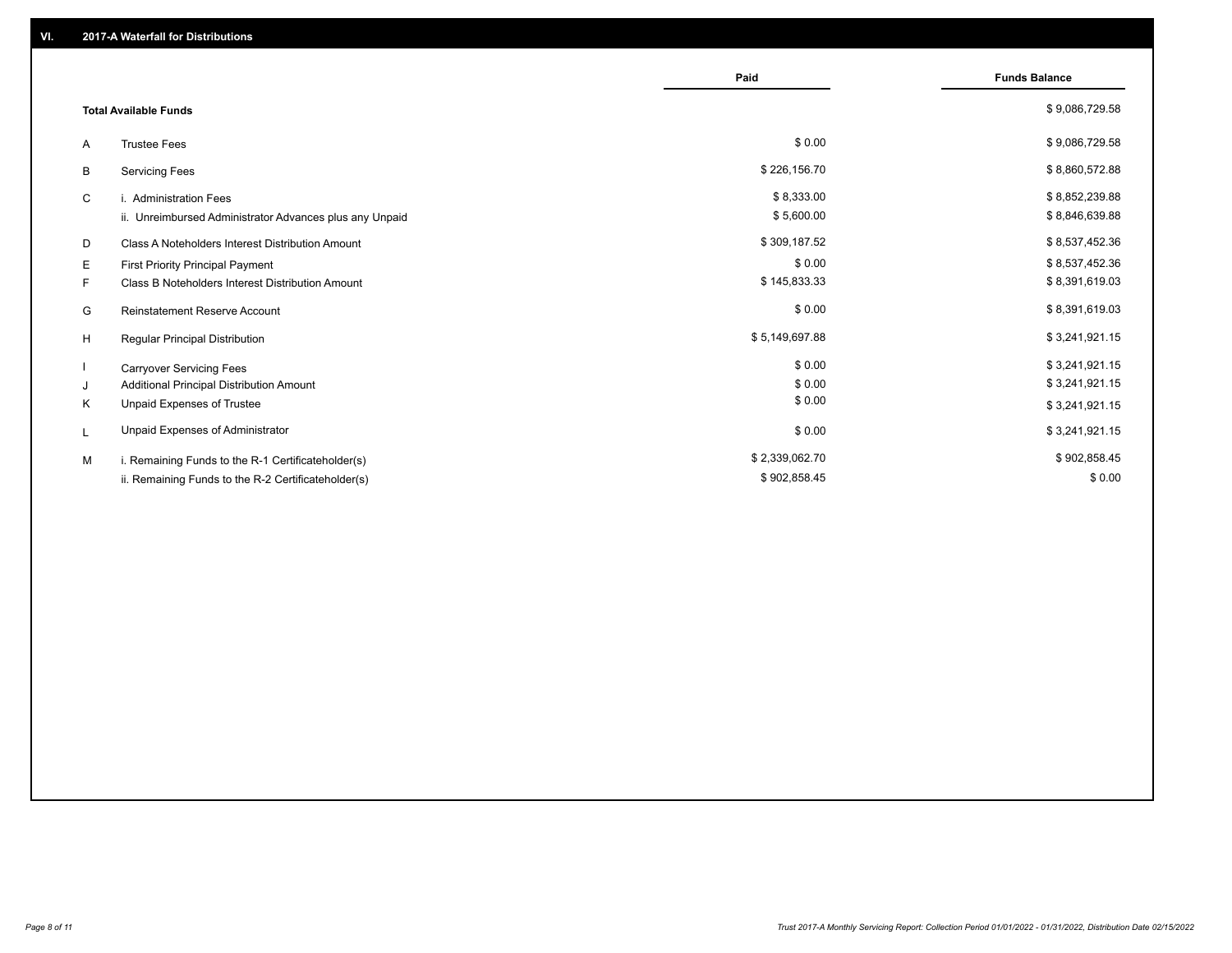| <b>Distribution Amounts</b>                                |                         |                         |                         |
|------------------------------------------------------------|-------------------------|-------------------------|-------------------------|
|                                                            | A <sub>2</sub> A        | A <sub>2</sub> B        | в                       |
| Cusip/Isin                                                 | 78448WAB1               | 78448WAC9               | 78448WAD7               |
| <b>Beginning Balance</b>                                   | \$97,147,211.54         | \$97,147,211.54         | \$50,000,000.00         |
| Index                                                      | <b>FIXED</b>            | <b>LIBOR</b>            | <b>FIXED</b>            |
| Spread/Fixed Rate                                          | 2.88%                   | 0.90%                   | 3.50%                   |
| Record Date (Days Prior to Distribution)                   | 1 NEW YORK BUSINESS DAY | 1 NEW YORK BUSINESS DAY | 1 NEW YORK BUSINESS DAY |
| <b>Accrual Period Begin</b>                                | 1/15/2022               | 1/18/2022               | 1/15/2022               |
| <b>Accrual Period End</b>                                  | 2/15/2022               | 2/15/2022               | 2/15/2022               |
| <b>Daycount Fraction</b>                                   | 0.08333333              | 0.07777778              | 0.08333333              |
| Interest Rate*                                             | 2.88000%                | 1.00629%                | 3.50000%                |
| <b>Accrued Interest Factor</b>                             | 0.002400000             | 0.000782670             | 0.002916667             |
| <b>Current Interest Due</b>                                | \$233,153.31            | \$76,034.21             | \$145,833.33            |
| Interest Shortfall from Prior Period Plus Accrued Interest | $\mathsf{\$}$ -         | $$ -$                   | $\mathcal{S}$ -         |
| <b>Total Interest Due</b>                                  | \$233,153.31            | \$76,034.21             | \$145,833.33            |
| <b>Interest Paid</b>                                       | \$233,153.31            | \$76,034.21             | \$145,833.33            |
| Interest Shortfall                                         | $$ -$                   | $$ -$                   | $\mathsf{\$}$ -         |
| <b>Principal Paid</b>                                      | \$2,574,848.94          | \$2,574,848.94          | $$ -$                   |
| <b>Ending Principal Balance</b>                            | \$94,572,362.60         | \$94,572,362.60         | \$50,000,000.00         |
| Paydown Factor                                             | 0.011976042             | 0.011976042             | 0.000000000             |
| <b>Ending Balance Factor</b>                               | 0.439871454             | 0.439871454             | 1.000000000             |

\* Pay rates for Current Distribution. For the interest rates applicable to the next distribution date, please see https://www.salliemae.com/about/investors/data/SMBabrate.txt.

**VII. 2017-A Distributions**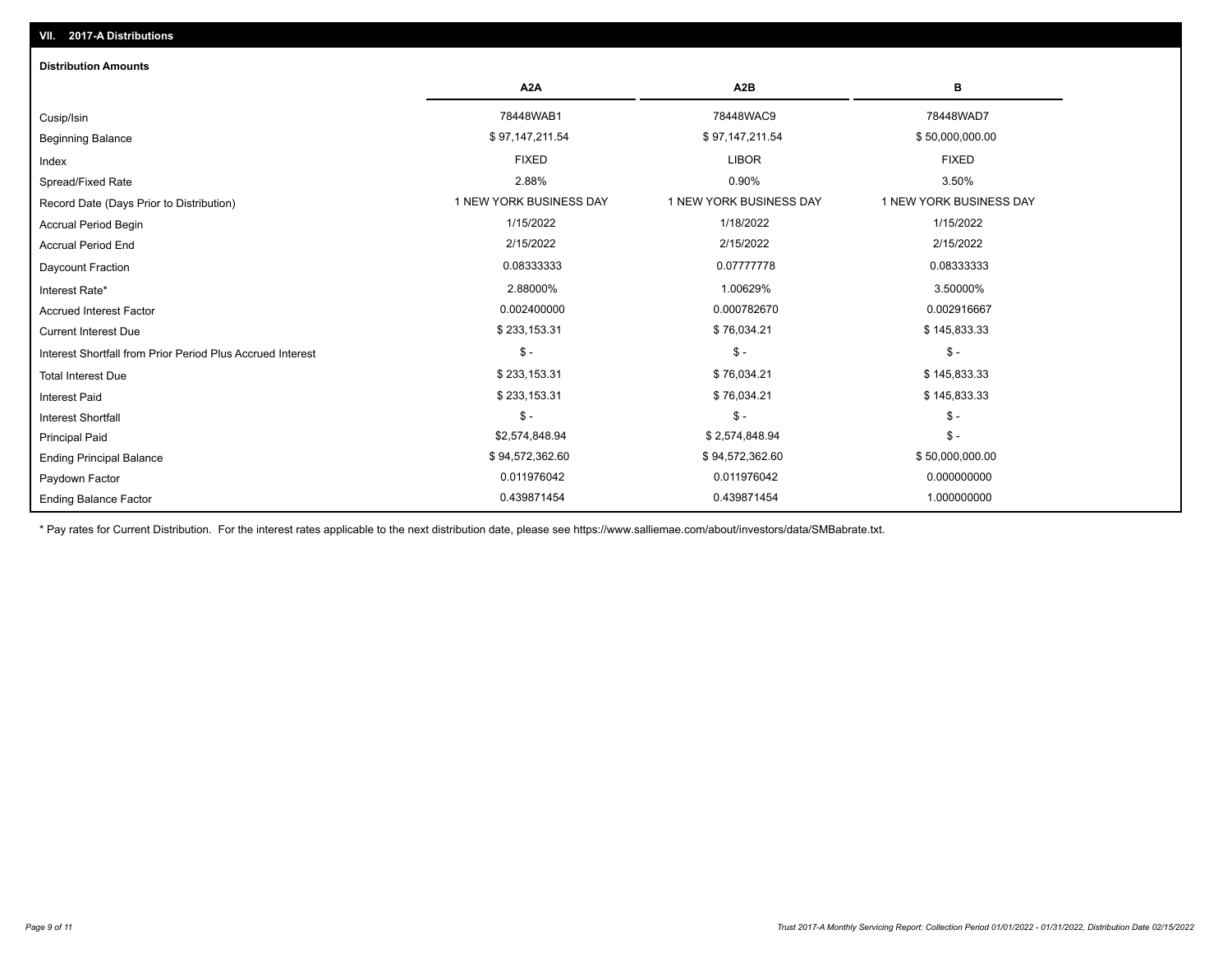## **Since Issued Total CPR**

$$
\text{total cPR} = 1 - \left(\frac{APB}{PPB}\right)^{\left(\frac{12}{MSC}\right)}
$$

APB = Actual period-end Pool Balance PPB = Projected period-end Pool Balance assuming no prepayments and no defaults Pool Balance = Sum(Principal Balance + Interest Accrued to Capitalize Balance) MSC = Months Since Cut-Off

I J Ι

## **Since-Issued Total Constant Prepayment Rate (CPR)**

Since-Issued Total CPR measures prepayments, both voluntary and involuntary, for a trust student loan pool over the life of a transaction. For each trust distribution, the actual month-end pool balance is compared against a month-end pool balance originally projected at issuance assuming no prepayments and defaults. For purposes of Since- Issued Total CPR calculations, projected period end pool balance assumes in-school status loans have up to a six month grace period before moving to repayment, grace status loans remain in grace status until their status end date and then to move to full principal and interest repayment, loans subject to interim interest or fixed payments during their in-school and grace period continue paying interim interest or fixed payments until full